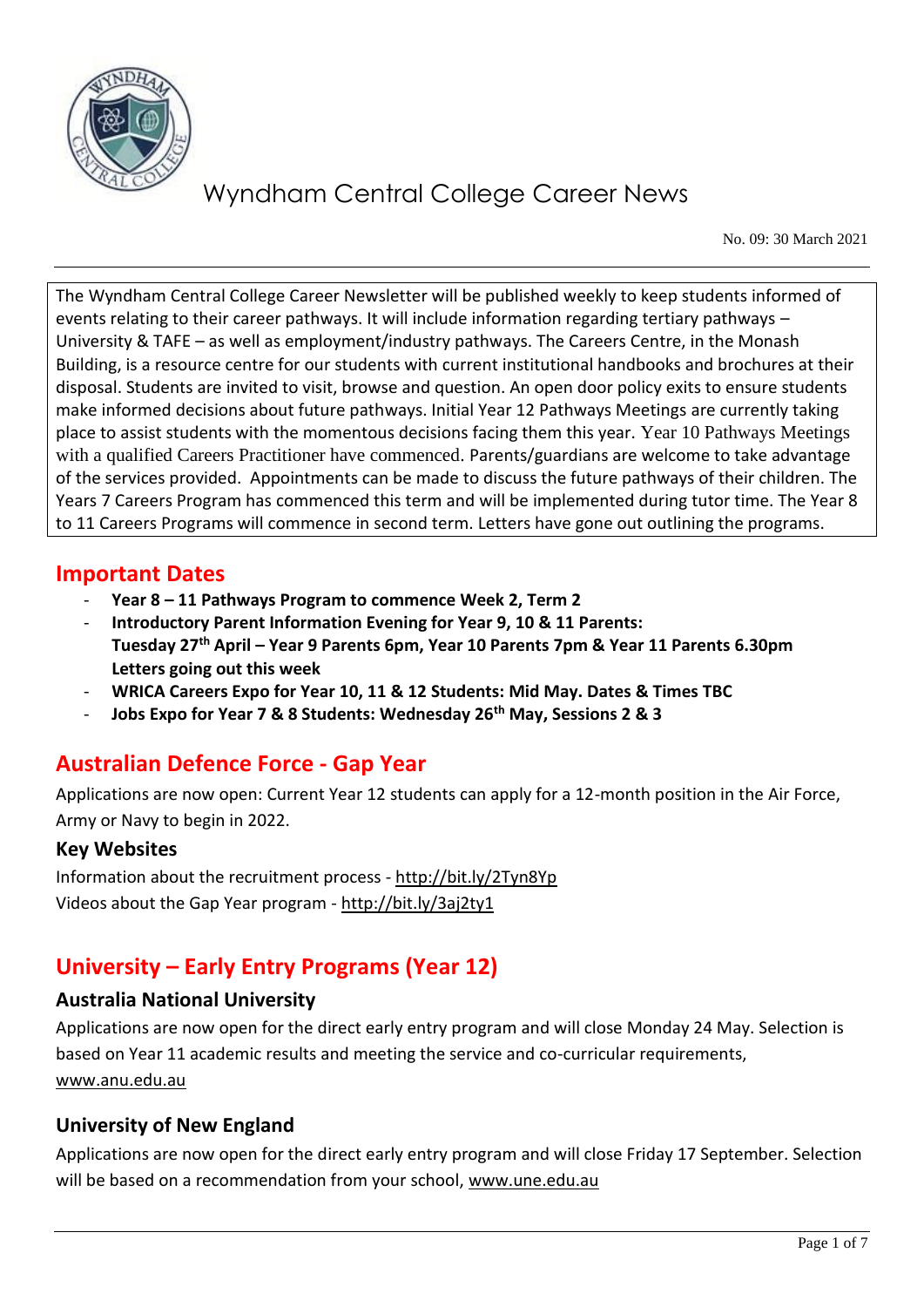

No. 09: 30 March 2021

#### **La Trobe University**

Applications for the La Trobe Aspire Early Admissions Program will open on Monday 19 April. Selection will be based on a statement about your history of volunteering or leadership. Successful applicants will be guaranteed entry into their desired course with a guaranteed ATAR [www.latrobe.edu.au/study/aspire](http://www.latrobe.edu.au/study/aspire)

#### **Charles Sturt University**

Applications for the Charles Sturt Advantage Program will open in April. Selection will be based on a statement about your soft skills. Successful applicants will be guaranteed entry into their desired course with a guaranteed ATAR <https://bit.ly/2UmOlgT>

### **Upcoming Career Events**

#### **Monash University – Inside Monash**

Monash University is running a series of information evenings for prospective students focussed on courses and study areas. For information and to register visit [www.monash.edu/inside-monash](http://www.monash.edu/inside-monash) **The following are dates for April:**

| 15 | The Monash Science             |
|----|--------------------------------|
|    | Experience                     |
| 20 | Criminology                    |
| 21 | <b>Medicine and Biomedical</b> |
|    | Sciences                       |
| 22 | The Monash Business            |
|    | School                         |
| 27 | <b>Global Studies</b>          |

#### **Medicine and Dentistry**

Year 12 students planning to apply for medicine and/or dentistry for the 2022 intake may be required to sit the UCAT ANZ test. Applications are now open to register for the test - [www.ucat.edu.au](http://www.ucat.edu.au/)

The following companies are running webinars and preparation programs in April and May:

National Institute of Education, [www.nie.edu.au](http://www.nie.edu.au/)

MedEntry, [www.medentry.edu.au](http://www.medentry.edu.au/)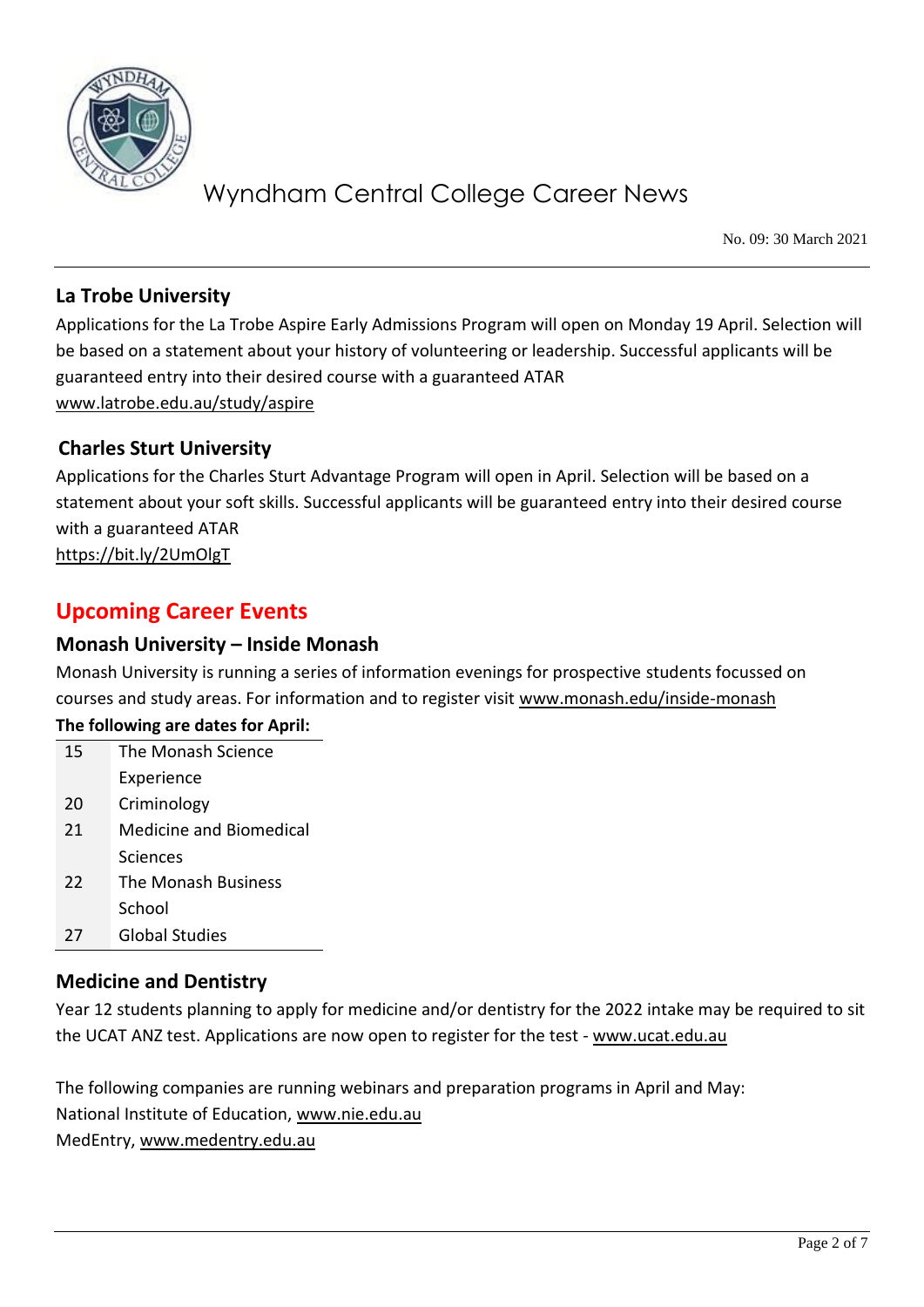

No. 09: 30 March 2021

#### **Deakin University - Campus Tours**

During the school holidays you are invited to experience Deakin University through their Campus Tour program.

You will be taken on a 45-minute tour of your chosen campus by a current Deakin student.

You will be able to: Tour the campus of your choice (Melbourne, Geelong Waterfront, Geelong Waurn Ponds, Warrnambool) and ask questions about university life, courses, and on-campus accommodation etc.

You will also be able to book into a campus tour based on your study interest. For information and to register your place, visit<http://bit.ly/3bmUX8O>

#### **Monash University – Campus Tours**

Students interested in learning about courses and facilities at Monash University can register to participate in a guided campus tour during the April school holidays.

After the tour, students may be able to visit facilities in study areas such as education, engineering, IT, law, and science. Register your interest via [www.monash.edu/campus-tours](http://www.monash.edu/campus-tours)

If you are unable to participate in an on-campus tour, you can do a tour virtually via the Virtual Tours portal or via the Monash Explore portal at this link - [www.monash.edu/campus-tours](http://www.monash.edu/campus-tours)

### **Monash University - Information Evenings**

Monash staff will be running information evenings for prospective students living in regional areas. For information and to register visit [www.monash.edu/information-evenings](http://www.monash.edu/information-evenings)

#### **The following are dates for April and May:**

| <b>April</b> |                  |
|--------------|------------------|
| 27           | Peninsula Campus |
|              |                  |

- **May**
- 11 Mildura 20 Albury
- 25 Bendigo
- 26 Shepparton

### **Victoria University**

Victoria University is running the following online information sessions for prospective students in March and April.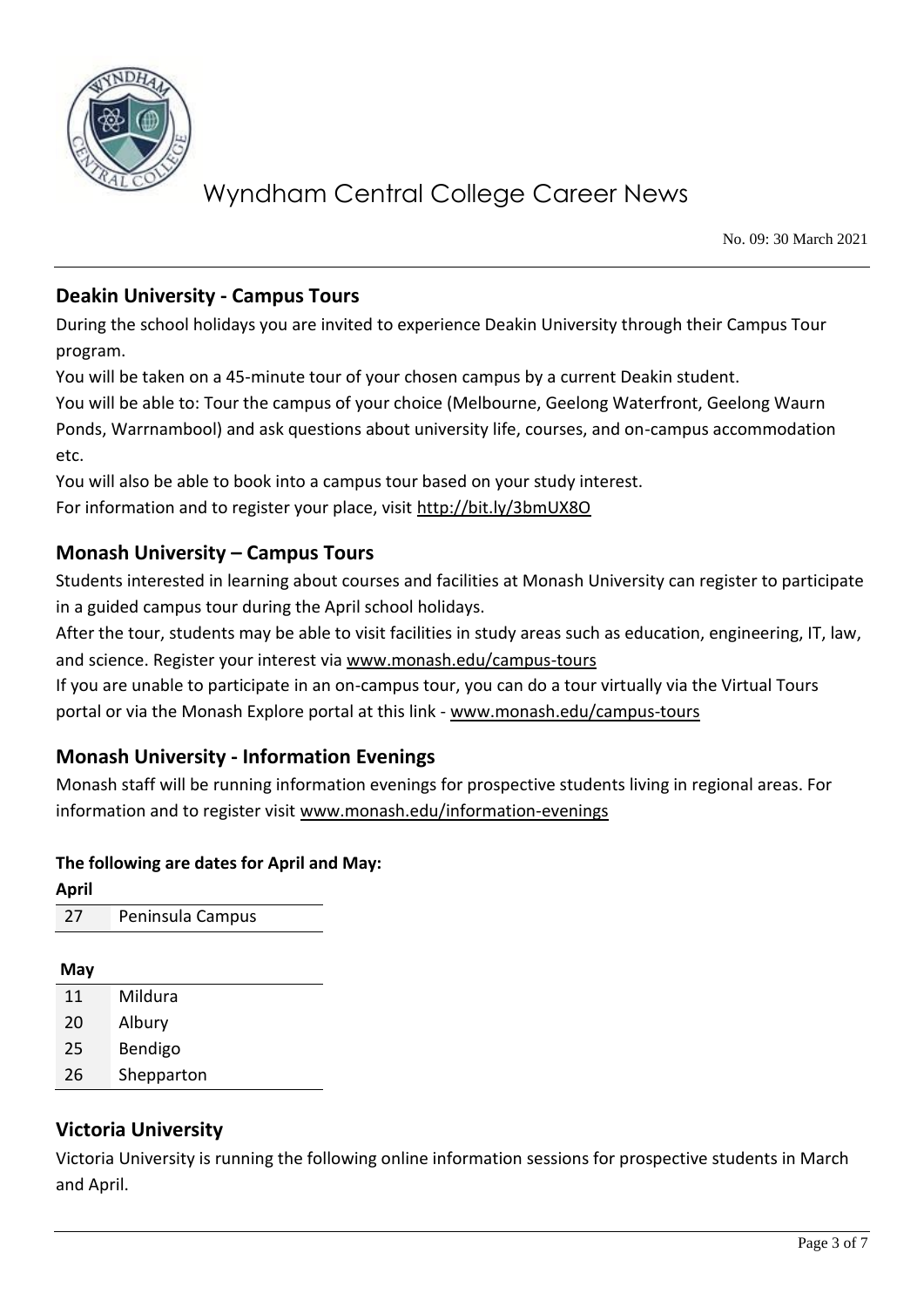

No. 09: 30 March 2021

These are events not to be missed as you will receive up to date information for the 2022 intake and you will have the opportunity to ask questions about courses.

| March |
|-------|
|-------|

- 30 Community Development, Social Work, Youth Work and Criminal Justice
- 31 Information Technology, Cyber Security

#### **April**

|    | Sport, Exercise Sciences & |
|----|----------------------------|
|    | <b>Outdoor Leadership</b>  |
| 8  | <b>Business</b>            |
| 13 | Tourism, Hospitality&      |
|    | <b>Event Management</b>    |
| 14 | Nutrition                  |
|    |                            |

For information and to register for sessions, go to<https://study.vu.edu.au/ug-webinar-series>

#### **Collarts – Open Day**

Collarts is a creative media college located in the Melbourne area.

Courses are offered in:

- animation & VFX
- comedy
- audio engineering
- digital & social media
- entertainment journalism
- entertainment management
- fashion marketing, fashion sustainability
- interior design
- music production, music performance
- screen & media.

The institute is running on online open day on Saturday 8 May. You will be able to listen to detailed information sessions and ask teachers and student advisers questions via Live Chat. For information and to register, visit [www.collarts.edu.au/open-day](http://www.collarts.edu.au/open-day)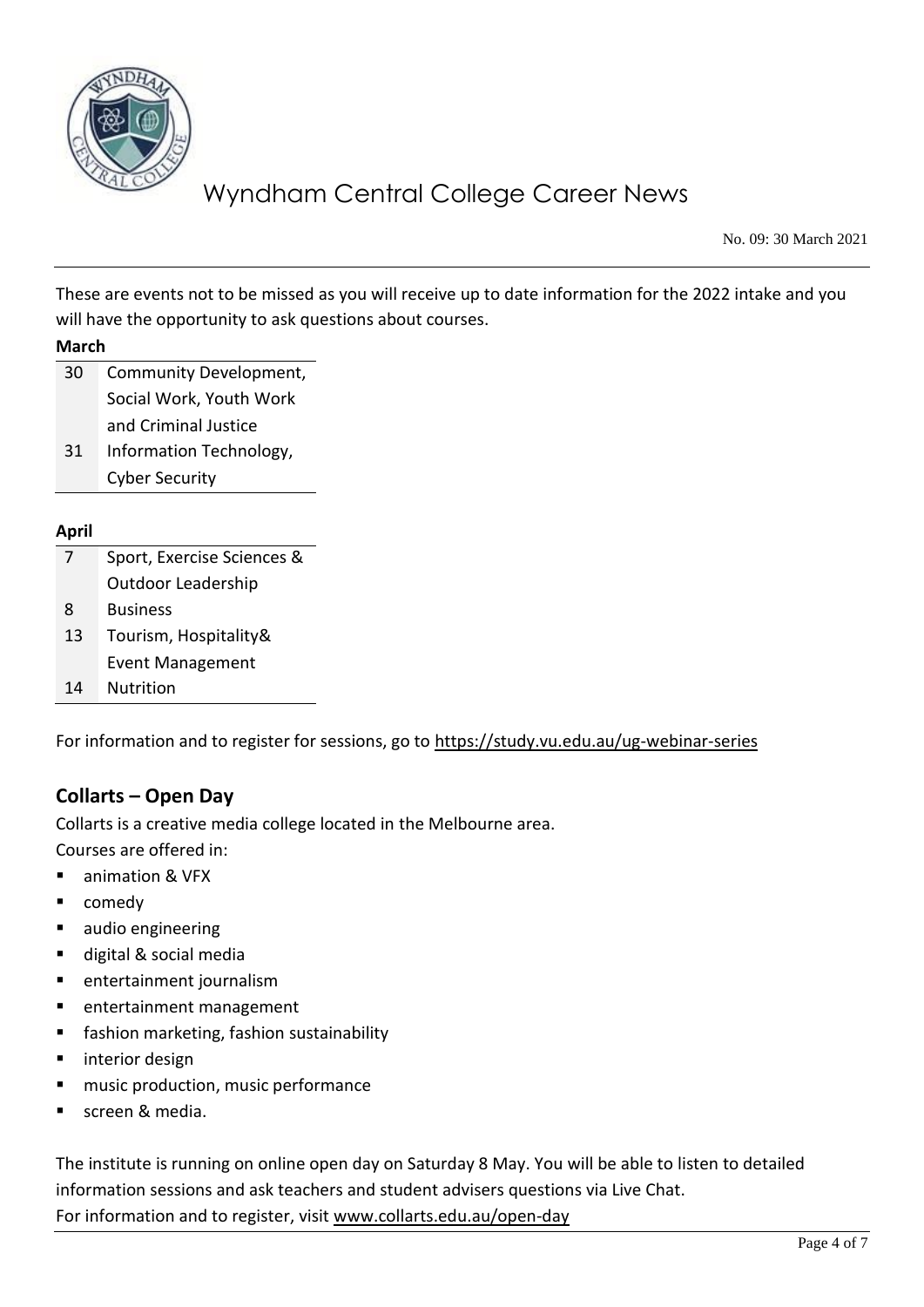

No. 09: 30 March 2021

#### **JMC Academy – Open Day**

JMC Academy is a creative media college located in the Melbourne area.

- Courses are offered in:
- animation
- audio engineering & sound production
- contemporary music performance
- design (visual communication)
- entertainment business management
- film & television production
- game design
- songwriting

The institute is running an open day on Saturday 15 May. You will be able to tour the Park Street campus, participate in information sessions, watch live events and demos, and speak to course advisers. For information and to register, visit [www.jmcacademy.edu.au/events/open-days](http://www.jmcacademy.edu.au/events/open-days)

#### **Australian Defence Force**

To find out about upcoming career information sessions, visit [www.defencejobs.gov.au/events](http://www.defencejobs.gov.au/events) The next session is: 6 April: Defence Careers Information Session, Melbourne

## **National Institute of Dramatic Arts (NIDA)**

NIDA offers stage and screen courses in:

- acting
- costume
- design for performance
- properties and objects
- scenic construction & technologies
- technical theatre & stage management
- musical theatre
- specialist make-up
- live production and technical services
- stage and screen performance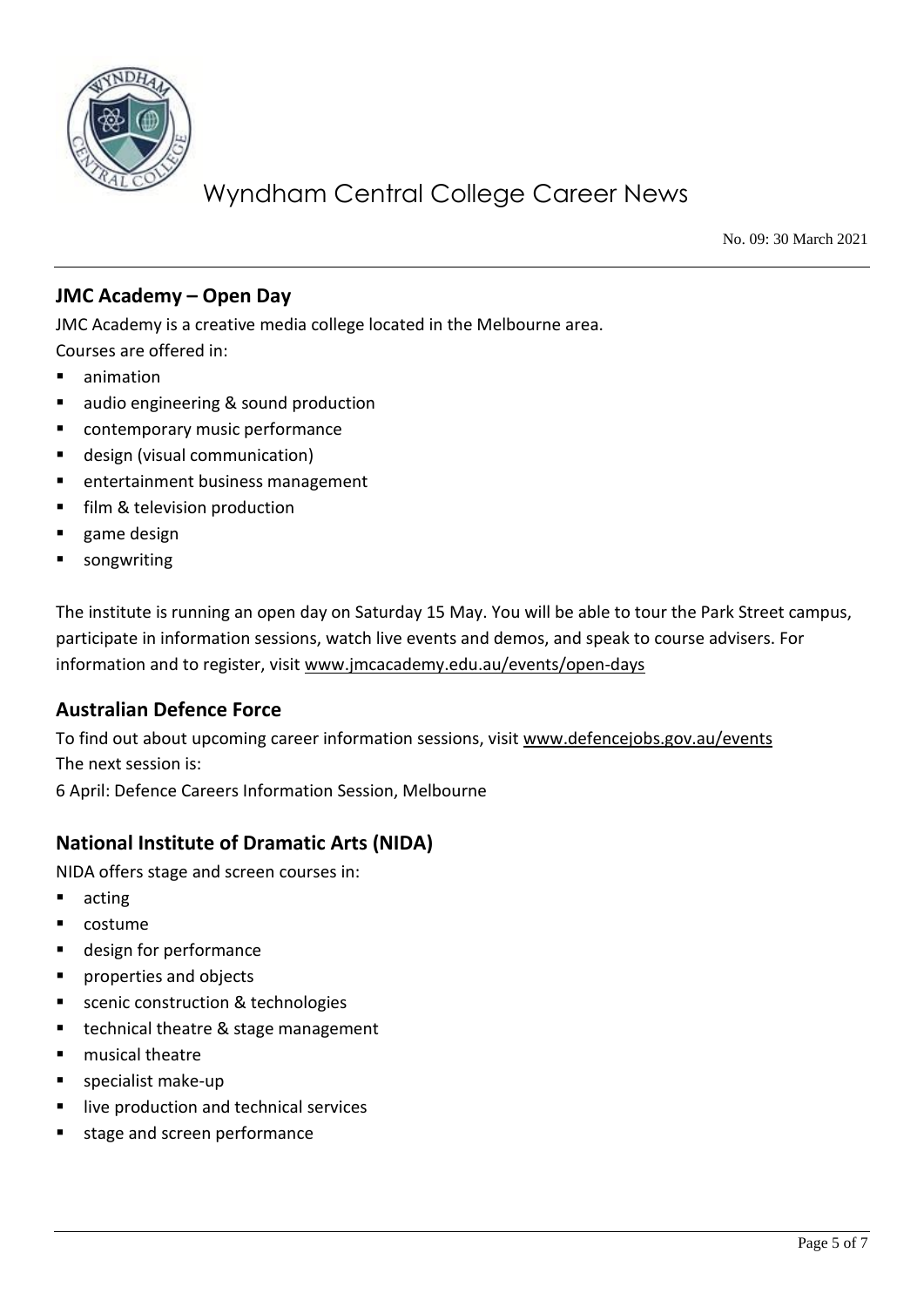

No. 09: 30 March 2021

Most courses are offered at the Sydney campus, but the Melbourne campus offers short courses for secondary students. To research your options for the upcoming school holidays, visit [www.open.nida.edu.au](http://www.open.nida.edu.au/)

## **Entry Pathways to Australian Catholic University**

Year 12 students are encouraged to participate in this webinar. You will learn about

- entry pathways
- early admission programs
- elite athlete and performer entry
- Aboriginal and Torres Strait Islander pathways
- TAFE and higher education entry pathways

Date: Tuesday 30 March, 5pm Information & RSVP:<http://bit.ly/316jAAE>

### **Victoria Police Careers**

The following Victoria Police careers information sessions are being run in April:

- 15: Online
- 20: Ballarat

For information and to register, visit [www.police.vic.gov.au/police-information-sessions](http://www.police.vic.gov.au/police-information-sessions)

### **Angliss Experience Day**

Students are invited to participate in the online William Angliss Experience Day. You will be able to watch an Angliss student and teacher compete in the ultimate cake decoration contest.

At the end of the session, you can ask about life as an Angliss student and how you can make your start in the Foods industry.

For future butchers, bakers, pâtissiers, chefs and food technicians – you don't want to miss this event!

Date: Thursday 8 April, 11.30am – 12.30pm Location: online Information:<https://bit.ly/2OFJMPQ>

Mrs Kathy Karlovic Pathways & Transitions Leader Tel: 9741 4911 Ext.924